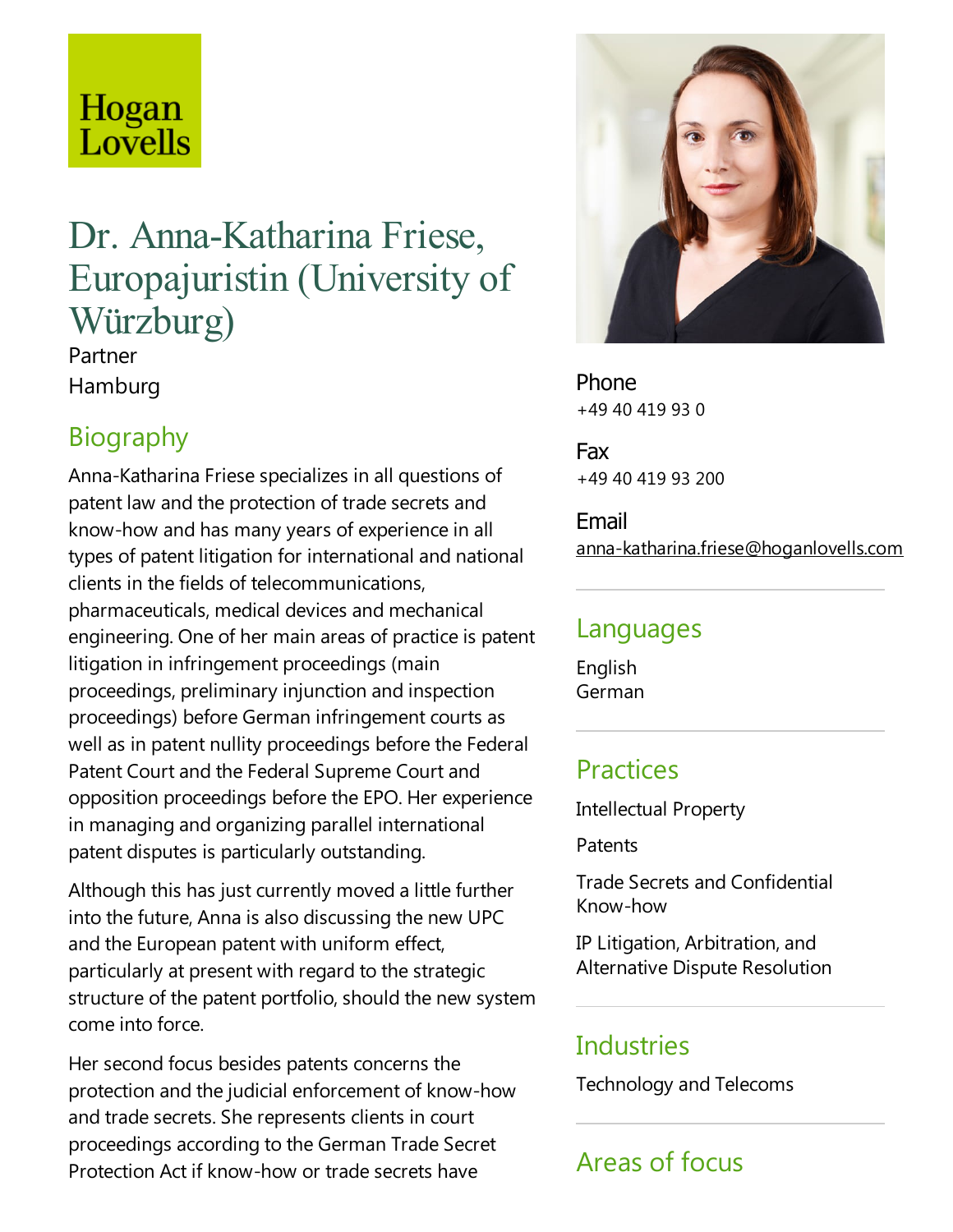actually been misused or stolen. However, to prevent the theft of trade secrets, she develops tailor-made protection concepts for national and international clients on how they can effectively and permanently protect their trade secrets.

Anna also advises on technology transactions and draft license, joint venture and research and development agreements.

#### Representative experience

Representing a Swedish engineering company in patent infringement proceedings and nullity proceedings relating to multiple patents in the field of mounting machines.

Representing one of Germany's largest retailers in patent infringement proceedings, e.g. regarding radio controlled watches and advice on their IP license agreements.

Representing one of the world's leading technology companies in patent infringement proceeding regarding shavers.

Representing an international medical company in patent infringement proceeding and advising on a draft of freedom-to-operate analysis.

Representing an airplane manufacturer in a preliminary injunction and patent vindication action.

Advising German and international engineering companies in connection with cooperation agreements and research and development agreements and license agreements.

Advising a Danish engineering company on technology purchase agreements.

Advising a wind energy unit manufacturer on several patent infringement cases and research and development and cooperation agreements.

Advising alarge German consumer goods company on patent issues in particular with regard to the draft of freedom to operate analyses.

IP Rights in Transactions

IP Licensing, Commercialization, and Technology Transfer

#### Education and admissions

#### Education

Second State Exam in Law, Higher Regional Court of Hamburg, 2011

Accompanying Studies European Law, JMU Würzburg (Julius-Maximilians-Universität), 2008

First State Exam in Law, JMU Würzburg (Julius-Maximilians-Universität), 2008

#### Memberships

German Association for the Protection of Intellectual Property (GRUR)

Association of Intellectual Property Experts (VPP)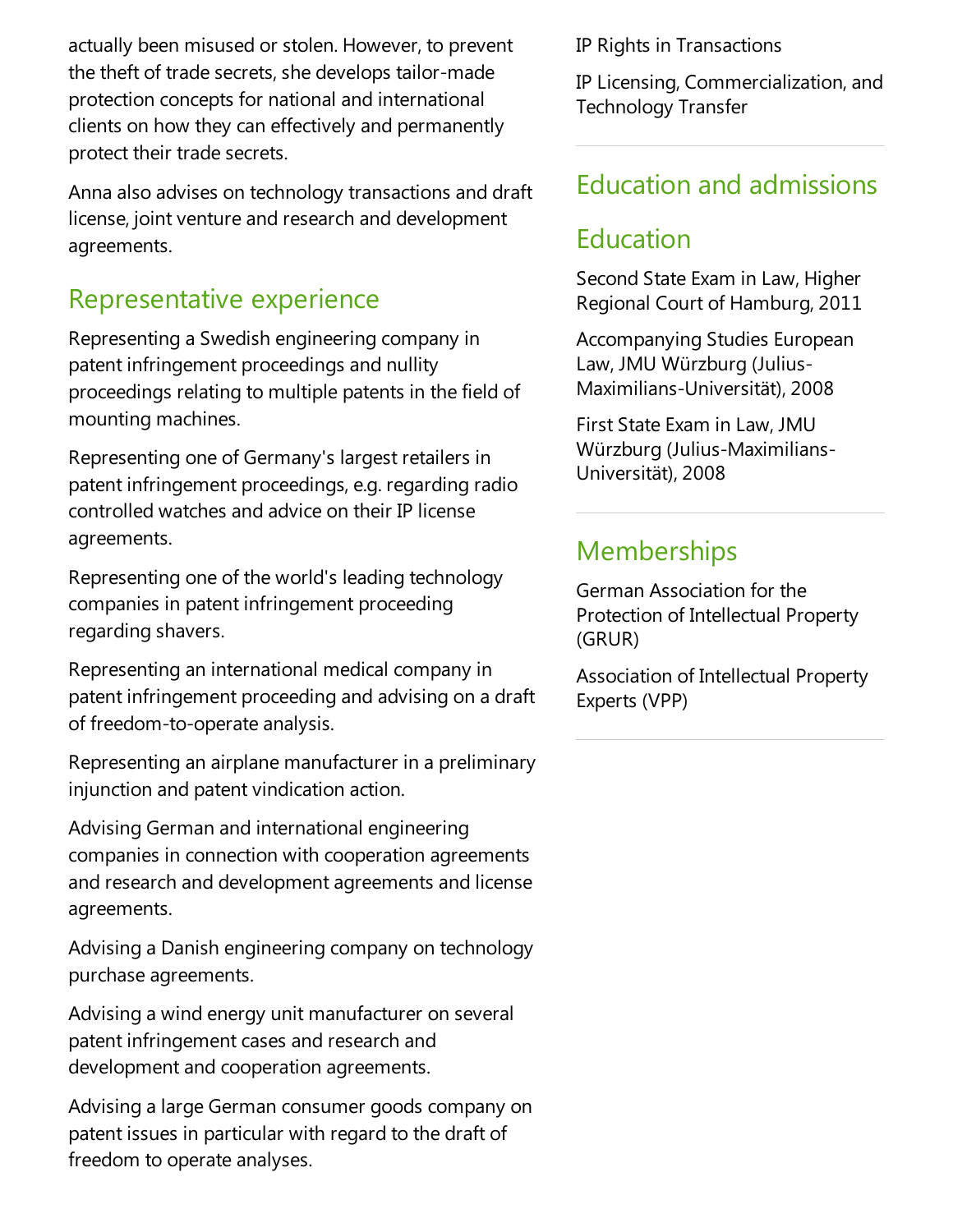Coordination of the parallel foreign proceedings in the field of placement technology for a Swedish engineering company.

Advising an airplane manufacturer regarding several technolgy transfer transactions

Representing several phone manufacturers in patent infringement and revocation actions

Representing computer manufacturer in patent infringement and revocation actions

Representing German engineering company in multinational patent infringement and revocation actions

Representing German engineering company in a proceeding regarding the theft of developments and trade secrets by a contract partner

Representing international finance company in a trade secret misapropriation action against a former employee

#### Awards and rankings

- Rising Star, Managing Intellectual Property IP STARS, 2018
- Rising Star for Patent Law, Legal 500 Germany, 2021
- Recommended lawyer for Patent Law: Dispute Resolution, Legal 500 Germany, 2022

#### Latest thinking and events

- **News** 
	- Is your CTGT patent portfolio ready for the UPC?
- Webinar
	- Select IP with Hogan Lovells | Webinar no. 5 'Trade secrets: Overview of multi-jurisdictional trade secret protection (Part II)'
- **News** 
	- **Hogan Lovells Trade Secrets Toolkit Effectively** safequard your trade secrets and confidential know-how
- **Hogan Lovells Publications**